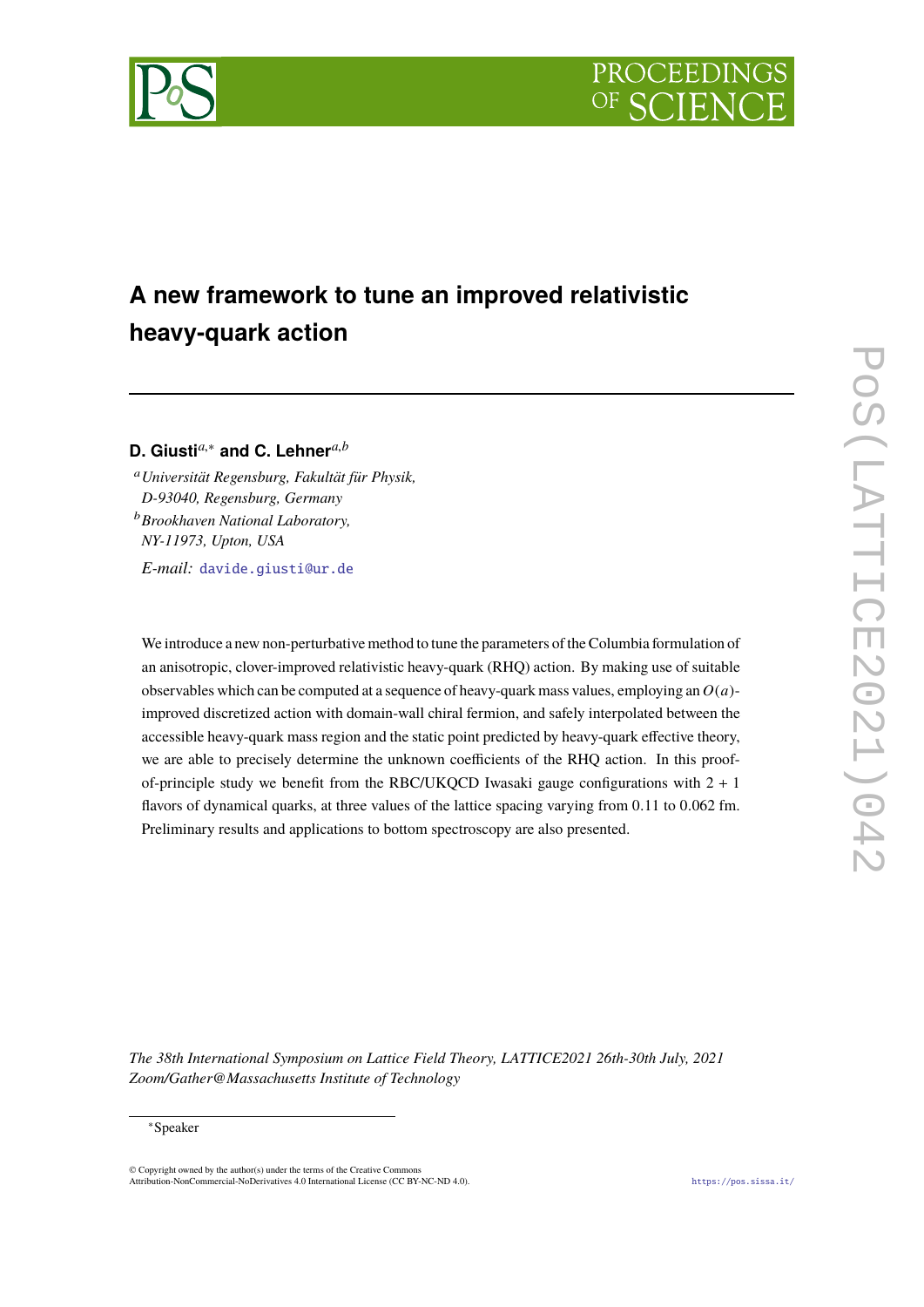## **1. Introduction**

Precise knowledge of mass spectrum, decay, and mixing properties of hadrons containing one or more bottom or charm quarks is essential to advancing our understanding of the parameters of the Standard Model. Lattice QCD provides methods to compute these quantities from first principles. However, lattice calculations with heavy quarks present special difficulties since in full QCD calculations, which properly include the effects of dynamical quarks, it is often impractical to use a sufficiently small lattice spacing to control the  $O(ma)^n$  discretization errors directly. This is especially true for the more compute-intensive lattice fermion formulations where the light quarks are treated in a fashion respecting chiral symmetry (such as domain-wall or overlap fermions). These problems are addressed by using a number of improved heavy-quark actions designed to control or avoid these potentially important finite lattice spacing errors.

One way to address this challenge is to adopt the Fermilab or relativistic heavy-quark (RHQ) method  $[1-3]$  $[1-3]$  in which extra axis-interchange asymmetric terms are added to the usual relativistic action. This action can accurately describe heavy-quark systems provided the improvement coefficients it contains are properly adjusted. As the heavy-quark mass decreases, this action goes over smoothly to the  $O(a)$ -improved fermion action of Sheikholeslami and Wohlert (SW) [\[4\]](#page-9-1). The RHQ action applies for all values of the heavy-quark mass  $m<sub>O</sub>$ , for both heavy-heavy and heavy-light systems, and allows a continuum limit. Once improved, it accurately describes energies and amplitudes of on-shell states containing heavy quarks whose spatial momentum  $\vec{p}$  is small compared to the inverse lattice spacing. It can be shown [\[3\]](#page-9-0) that all errors of order  $|\vec{p}a|, (m_Qa)^n$  and  $|\vec{p}a|(m_Qa)^n$ for all non-negative integers *n* can be removed if an anisotropic, clover-improved Wilson action is used for the heavy quark. This action depends on three relevant parameters: the bare quark mass  $m_0$ , an anisotropy parameter  $\zeta$  and the coefficient  $c_P$  of an isotropic Sheikholeslami and Wohlert term.

In order to exploit this RHQ approach, values for these three parameters are needed. The bare charm or bottom quark mass,  $m_0$ , is determined from experiment, usually by equating the known mass of a physical state containing one or two heavy quarks with the mass determined from a lattice calculation with the RHQ action. The remaining two parameters,  $\zeta$  and  $c_P$ , may be estimated from lattice perturbation theory or determined with a non-perturbative technique. The authors of Ref. [\[5\]](#page-9-2) have proposed to determine  $\zeta$  and  $c_P$  non-perturbatively by imposing two simple conditions. The first condition is the often-exploited requirement that the energy of a specific heavy-heavy or heavy-light state depend on that state's spatial momentum in a fashion consistent with continuum relativity:  $E(\vec{p})^2 = \vec{p}^2 + M^2$ . The second constraint is that a specific mass splitting agree with its experimental value.

However, this approach has the disadvantage that a possible experimental prediction from lattice QCD, a non-trivial spin-spin splitting, cannot be made. In this work, starting from the latter observation, we propose a new strategy to tune the parameters of the RHQ action allowing not to sacrifice lattice predictivity. In particular, we compute the hyperfine mass splitting of a heavyquark system at a sequence of  $m<sub>O</sub>$  values using the  $O(a)$ -improved action of domain-wall chiral fermions (DWF) and then we safely interpolate between the accessible heavy-quark mass region and the static point predicted by heavy-quark effective theory (HQET) to determine the value of the mass splitting. That lattice determination is then used as an input to compute the RHQ parameters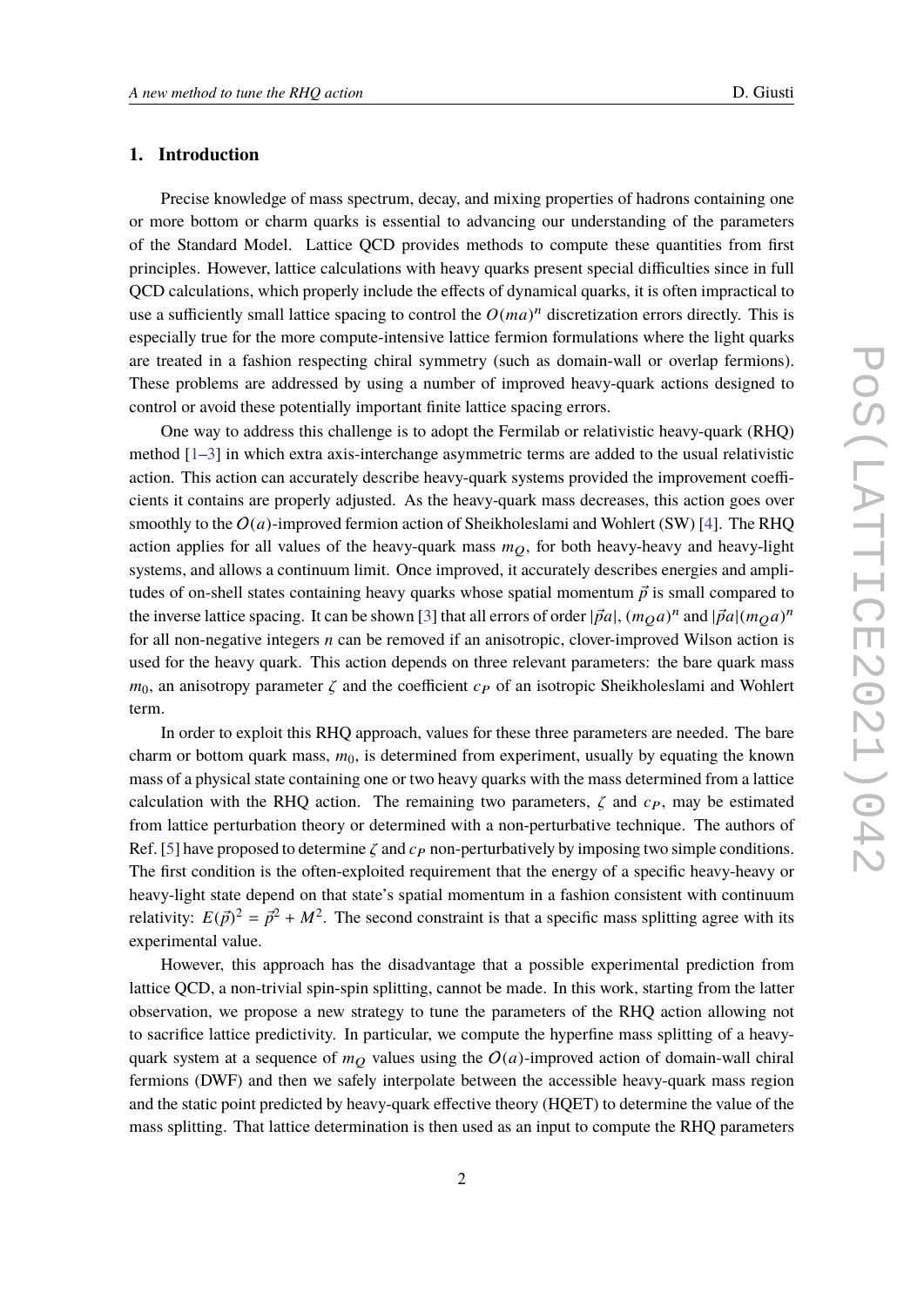non-perturbatively.

As is described below, these three conditions yield quite precise results for the three unknown parameters. This new tuning approach has the additional advantage that tuned RHQ parameters can be predicted for any heavy-hadron mass. In the final section of this manuscript results and applications to bottom spectroscopy are also presented. These determinations can be viewed as tests of QCD and can be used to explore the accuracy and limitations of the RHQ approach. Preliminary results show that an extension of the new method to non-perturbative renormalization and operator improvement in a position-space scheme is possible, thus paving the way to the computation of phenomenologically-important charm and bottom decay constants and mixing matrix elements, which are needed for determinations of CKM matrix elements and constraints on the CKM unitarity triangle. Dedicated investigations along those lines and preliminary applications to radiative leptonic decays of heavy pseudoscalar mesons [\[6,](#page-9-3) [7\]](#page-9-4) are currently underway.

#### **2. Heavy-quark action**

The RHQ method provides a consistent framework for describing both light quarks ( $am_0 \ll 1$ ) and heavy quarks  $(am_0 \approx 1)$  [\[1](#page-8-0)[–3\]](#page-9-0). This approach relies upon the fact that, in the rest frame of bound states containing one or more heavy quarks, the spatial momentum carried by each heavy quark is smaller than the mass of the heavy quark: for heavy-heavy systems  $|\vec{p}| \sim \alpha_s m_0$  and for heavy-light systems  $|\vec{p}| \sim \Lambda_{\text{QCD}}$ . Then one can perform the usual Symanzik expansion in powers of the spatial derivative  $D_i$  (which brings down powers of  $a\vec{p}$ ). Terms of all orders in the mass  $m_0a$  and the temporal derivative  $D_0$  must however be included. Thus, a suitable lattice formulation for heavy quarks should break the axis-interchange symmetry between the spatial and temporal directions.

In this work we adopt the same anisotropic clover-improved Wilson action for heavy quarks as in [\[5\]](#page-9-2):

$$
S_{\text{lat}} = a^4 \sum_{x,x'} \bar{\psi}(x') \left( m_0 + \gamma_0 D_0 + \zeta \vec{\gamma} \cdot \vec{D} - \frac{a}{2} (D^0)^2 - \frac{a}{2} \zeta (\vec{D})^2 + \sum_{\mu,\nu} \frac{ia}{4} c_P \sigma_{\mu\nu} F_{\mu\nu} \right)_{x'x} \psi(x), \tag{1}
$$

where

<span id="page-2-0"></span>
$$
D_{\mu}\psi(x) = \frac{1}{2a} \left[ U_{\mu}(x)\psi(x+\hat{\mu}) - U_{\mu}^{\dagger}(x-\hat{\mu})\psi(x-\hat{\mu}) \right],
$$
 (2)

$$
D_{\mu}^{2}\psi(x) = \frac{1}{a^{2}} \left[ U_{\mu}(x)\psi(x+\hat{\mu}) + U_{\mu}^{\dagger}(x-\hat{\mu})\psi(x-\hat{\mu}) - 2\psi(x) \right],
$$
\n(3)

$$
F_{\mu\nu}\psi(x) = \frac{1}{8a^2} \sum_{s,s'= \pm 1} s s' \left[ U_{s\mu}(x) U_{s'\nu}(x+s\hat{\mu}) U_{s\mu}^{\dagger}(x+s'\hat{\nu}) U_{s'\nu}^{\dagger}(x) - \text{h.c.} \right] \psi(x), \tag{4}
$$

and  $\gamma_{\mu} = \gamma_{\mu}^{\dagger}$ ,  $\{\gamma_{\mu}, \gamma_{\nu}\} = 2\delta_{\mu\nu}$  and  $\sigma_{\mu\nu} = \frac{i}{2}$  $\frac{1}{2}[\gamma_{\mu}, \gamma_{\nu}]$ . Christ, Li, and Lin showed in Ref. [\[3\]](#page-9-0) that movement degivening by allowing the coefficients a cond one can absorb all positive powers of the temporal derivative by allowing the coefficients  $c_P$  and  $\zeta$  to be functions of the bare-quark mass  $m_0a$ . Thus, by suitably tuning the three coefficients in the action – the bare-quark mass  $m_0a$ , anisotropy parameter  $\zeta$ , and clover coefficient  $c_P$  – one can eliminate errors of  $O(|\vec{p}|a)$ ,  $O([m_0a]^n)$ , and  $O(|\vec{p}a|[m_0a]^n)$  from on-shell Green's functions. The resulting action can be used to describe heavy quarks with  $m_0a \approx 1$  with discretization errors that are comparable to those for light-quark systems.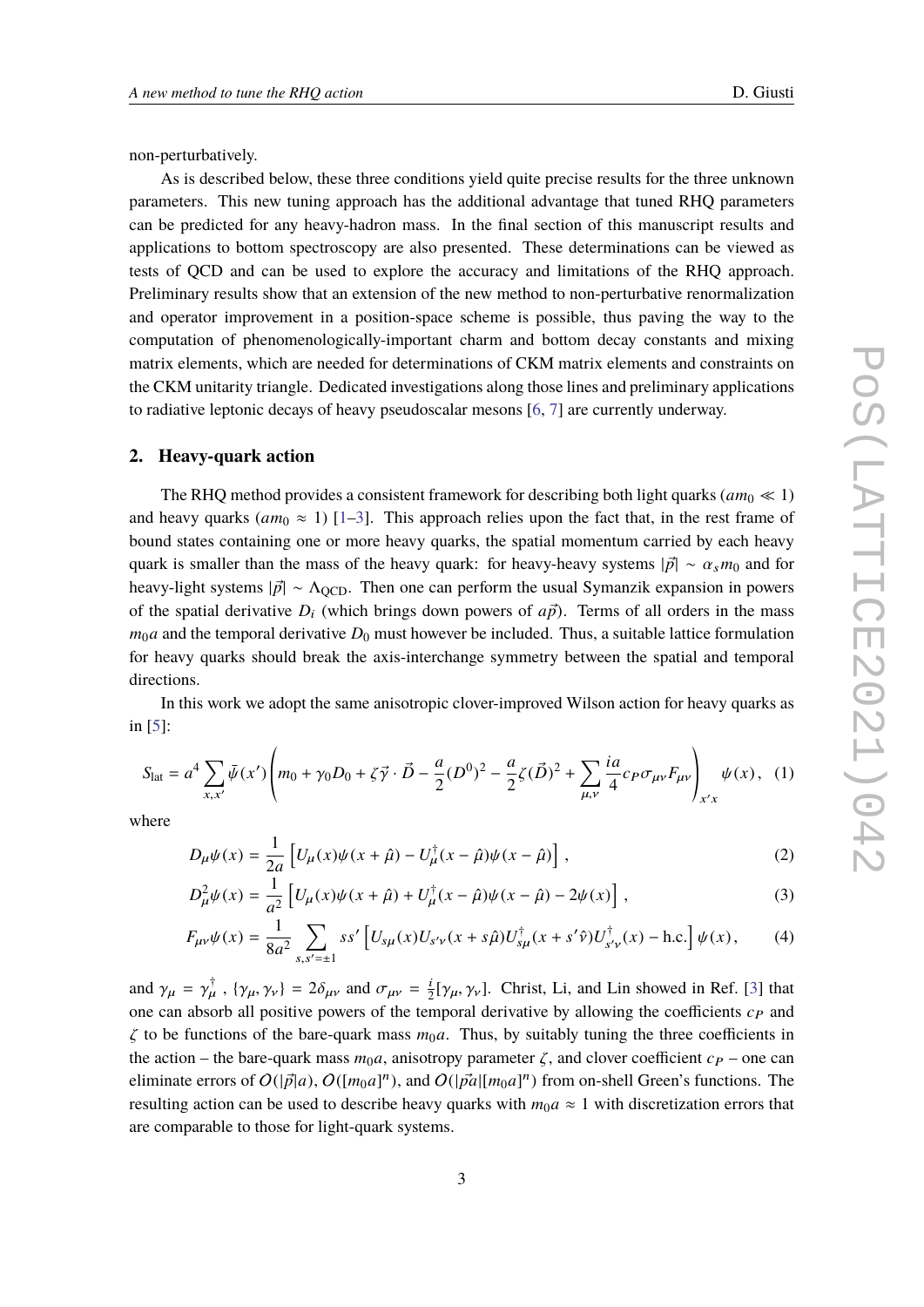## **3. Simulation details**

The parameters of the RHQ action suitable for describing heavy quarks depend upon the choice of actions for the gauge fields and sea quarks. In this work we perform our numerical lattice computations on the  $N_f = 2 + 1$  flavor domain-wall fermion ensembles generated by the RBC and UKQCD Collaborations [\[8](#page-9-5)[–10\]](#page-9-6). These lattices include the effects of three light dynamical quarks; the lighter two sea quarks are degenerate and we denote their mass by  $m_l$ , while the heavier sea quark, whose mass we denote by  $m_h$ , is a little heavier than the physical strange quark. The RBC/UKQCD lattices combine the Iwasaki action for the gluons [\[11\]](#page-10-0) with the five-dimensional domain-wall action for the fermions [\[12,](#page-10-1) [13\]](#page-10-2).

We make use of several ensembles with different light sea-quark masses and lattice volumes, at three values of the lattice spacing (from  $a^{-1} = 1.785$  $a^{-1} = 1.785$  $a^{-1} = 1.785$  GeV to  $a^{-1} = 3.148$  GeV). Tab. 1 summarizes the main nonemators the main parameters.

<span id="page-3-0"></span>

| ensemble | $(L/a)^3 \times (T/a)$ | $L_s/a$ | $\approx a$ (fm) | am <sub>l</sub> | am <sub>h</sub> | $\approx M_{\pi}$ (MeV) | $N_{conf}$ |
|----------|------------------------|---------|------------------|-----------------|-----------------|-------------------------|------------|
| 24I      | $24^3 \times 64$       | 16      | 0.11             | 0.005           | 0.04            | 340                     | 37         |
| $24$ Ih  | $24^3 \times 64$       | 16      | 0.11             | 0.01            | 0.04            | 426                     | 26         |
| 32I(u)   | $32^3 \times 64$       | 16      | 0.083            | 0.004           | 0.03            | 302                     | 27         |
| 32Ifine  | $32^3 \times 64$       | 12      | 0.063            | 0.0047          | 0.0186          | 371                     | 34         |

**Table 1:** Lattice simulation parameters used in this study. The columns list the lattice volume, extra fifthdimensional extent, approximate lattice spacing, light  $(m_l)$  and strange  $(m_h)$  sea-quark masses, approximate unitary pion mass and number of configurations.

All ensembles use the Shamir action approximation to the sign function. Light quarks are simulated at their unitary value  $am_l^{sea} = am_l^{val}$  whilst the valence strange quark masses are tuned to their physical values as determined in Ref. [\[10\]](#page-9-6) with the exception of the 32Iu ensemble where we simulate at the unitary strange quark mass. All propagators are generated using  $Z_2$ -wall sources and all mode averaging (AMA) [\[14\]](#page-10-3) with 6 sloppy and 1 exact samples per configuration is employed.

AMA helps us in improving the statistical precision of our correlation functions. This is accomplished by computing correlators originating from many time slices spaced throughout the temporal extent of the lattice. We compute reduced-precision (sloppy) correlation functions on all of the time slices and to compute full-precision (exact) correlation functions only on a subset of the time slices. The difference between sloppy and exact solves on some time slices may be used as a correction for bias introduced by computing sloppy solves, and averages of sloppy solves on the remaining time slices improve statistical uncertainties at a reduced cost compared to computing exact solves for all time slices.

The ensembles listed in Tab. [1](#page-3-0) have already been used to study the light pseudoscalar meson sector; we can therefore take advantage of many results from this earlier work. The amount of chiral symmetry breaking in the light-quark sector can be parameterized in terms of an additive shift to the bare domain-wall quark mass called the residual quark mass. For all our ensembles, the size of the residual quark mass is quite small (see Refs. [\[9,](#page-9-7) [10\]](#page-9-6) for further details).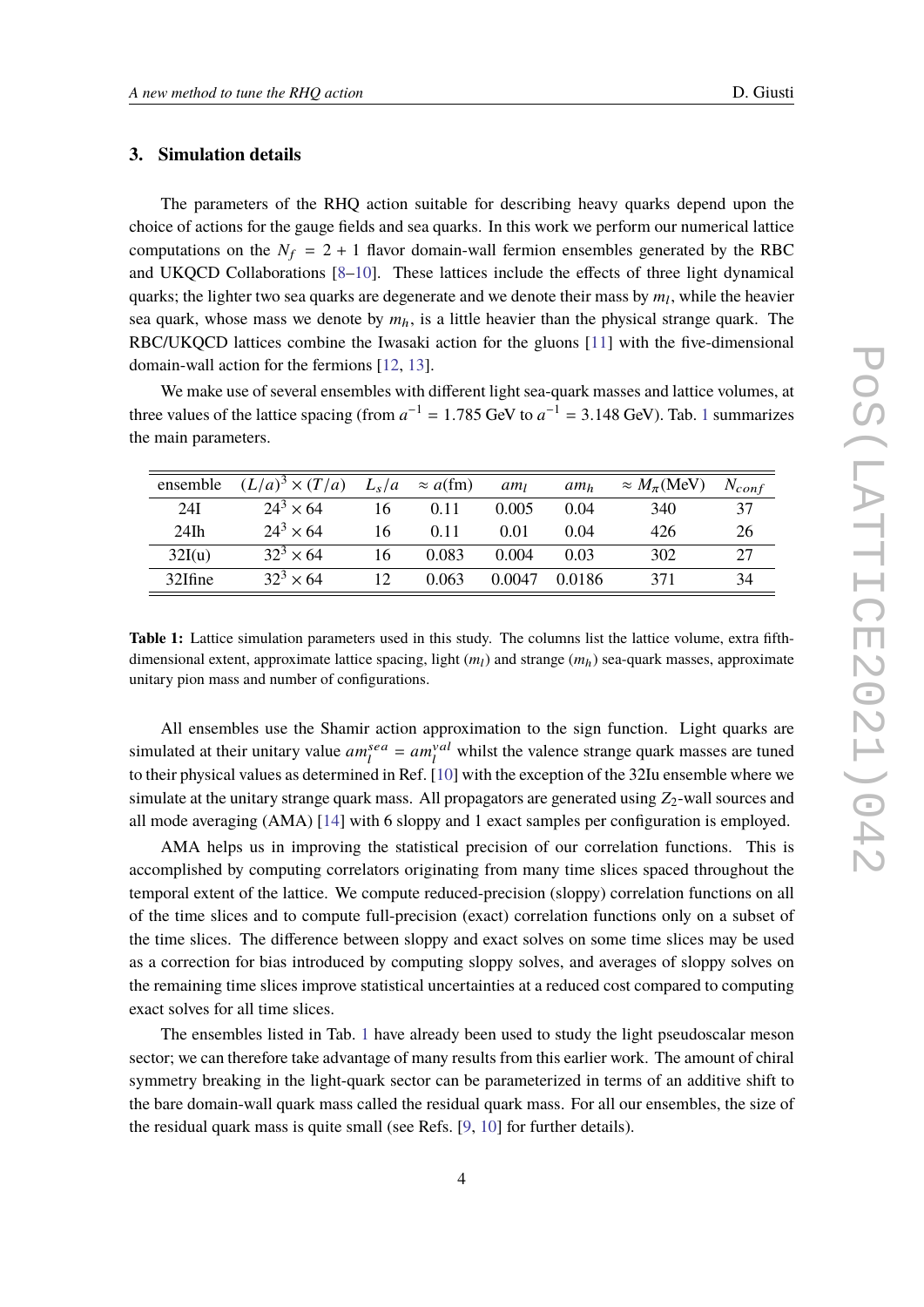#### **4. Non-perturbative tuning of the RHQ action parameters**

In this section we describe our new tuning approach to determine the RHQ parameters  ${m_0 a, c_P, \zeta}$ . We decide to study heavy-strange systems since both discretization errors and chiral extrapolation errors are expected to be small.

In particular, we start computing the hyperfine mass splitting  $\Delta_{H_{Q_s}} = M_{H_{Q_s}} - M_{H_{Q_s}}$  of a heavy-strange meson at a sequence of heavy-quark mass values (up to  $m_Q \approx m_b/2$ ) using the DW action. For each ensemble of Tab. [1](#page-3-0) we simulate a range of heavy-quark masses and compute the mass splittings between vector and pseudoscalar states. Then, we interpolate between the available lattice data and the known static point of  $\Delta_{H_{OS}}$  predicted by HQET [\[15,](#page-10-4) [16\]](#page-10-5) to determine the mass splittings of heavy-strange systems.

We perform extrapolations to the continuum and infinite volume limits and to the physical pion point ( $M_{\pi}^{phys}$  = 135 MeV) adopting the following combined phenomenological ansatz

<span id="page-4-0"></span>
$$
\Delta_{H_{Qs}} = \left(\frac{A_0}{M_{H_{Qs}}} + \frac{A_1}{M_{H_{Qs}}^2}\right) \left[1 + C_0^{(\pi)} \delta_{M_{\pi}} + C_1^{(\pi)} \delta_{M_{\pi}}^2 + C^{(K)} \delta_{M_K}\right]
$$
  
. 
$$
\left[1 + D_0 a^2 + D_1 (am_Q)^2 + D_2 a^4 + FM_{\pi}^2 \frac{e^{-M_{\pi}L}}{(M_{\pi}L)^{3/2}}\right],
$$
 (5)

where  $\delta_{MP} = (M_P - M_P^{phys})$  $\binom{phys}{P}$  for  $P = \pi, K$  and  $A_0, A_1, C_0^{(\pi)}, C_1^{(\pi)}, C^{(K)}, D_0, D_1, D_2, F$  are free parameters. We estimate the main systematic effects by including/excluding different terms in the fit function [\(5\)](#page-4-0). The sea-quark chiral extrapolation turns out to be the dominant systematic error, suggesting that a better control could be achieved by using RBC/UKQCD gauge ensembles close to the physical pion mass.

Our results are shown in Fig. [1,](#page-5-0) where data points are corrected for the fitted lattice artifacts indicated in square brackets in [\(5\)](#page-4-0) and the fit band represents the predictions extrapolated to the continuum and infinite volume limits and to the physical pion mass. We check *a posteriori* that our determinations for the hyperfine mass splittings both in the bottom and in the charm energy regions are consistent with the experimental measurements  $M_{B_s^*} - M_{B_s}$  and  $M_{D_s^*} - M_{D_s}$  [\[17\]](#page-10-6) (black and yellow points of Fig. [1,](#page-5-0) respectively).

At the same time, we repeat the calculation of  $\Delta_{H_{Os}}$  at a sequence of  $m_0a$  values using now the RHQ action in Eq. [\(1\)](#page-2-0). For each ensemble and heavy-quark mass, we use, as a first step, some educated guesses for the parameters  $c_P$  and  $\zeta$ .

Because the lattice action breaks Lorentz symmetry, mesons receive corrections to their energymomentum dispersion relation due to lattice artifacts

$$
(aE)^{2} = (aM_{1})^{2} + \left(\frac{M_{1}}{M_{2}}\right)(a\vec{p})^{2} + O([a\vec{p}]^{4}).
$$
\n(6)

The quantities  $M_1$  and  $M_2$  are known as the rest mass and kinetic mass, respectively,

$$
M_1 = E(\vec{p} = 0), \qquad M_2 = M_1 \times \left(\frac{\partial E^2}{\partial p_i^2}\right)_{\vec{p} = 0}^{-1}, \tag{7}
$$

and will generally be different for generic values of the parameters  ${m_0 a, c_P, \zeta}$ .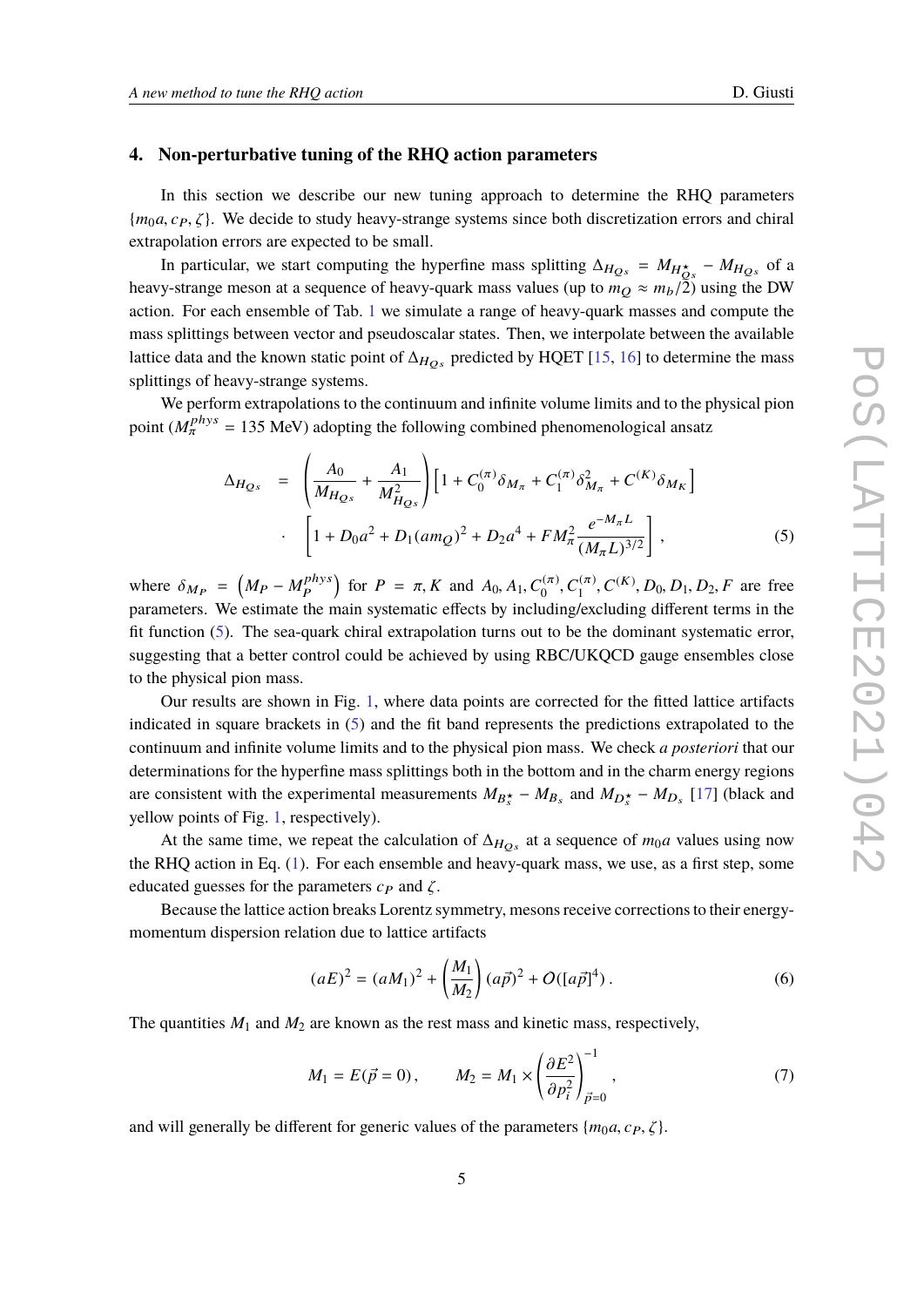<span id="page-5-0"></span>

**Figure 1:** Results for the hyperfine mass splitting  $\Delta_{H_{Qs}} = M_{H_{Qs}^{\star}} - M_{H_{Qs}}$  of a heavy-strange meson  $H_{Qs}$ versus  $1/M_{HOS}$  calculated for the DWF gauge ensembles of Tab. [1.](#page-3-0) For each ensemble a range of heavy-quark masses is simulated. The data points displayed are corrected for the fitted lattice artifacts of Eq. [\(5\)](#page-4-0). The solid orange line represents our predictions for  $\Delta_{H_{Os}}$  extrapolated to the continuum and infinite volume limits and to the physical pion mass (i.e. by setting the *C*s and *D*s parameters of the fit ansatz [\(5\)](#page-4-0) to 0) and the orange area identifies the corresponding uncertainty at the level of one standard deviation. The black triangle and the yellow square correspond to the experimental determinations for the hyperfine splittings  $\Delta_{B_s}$  and  $\Delta_{D_s}$ [\[17\]](#page-10-6), respectively. The vertical black and yellow lines help to visualize the bottom and charm energy regions. Innermost error-bars correspond to the statistical error.

We require that the  $H_{Os}$  meson rest and kinetic masses are equal

$$
\frac{M_1^{H_{Qs}}}{M_2^{H_{Qs}}} = 1,\t\t(8)
$$

so that the meson satisfies the continuum energy-momentum dispersion relation  $E^2_{H_{QS}}(\vec{p}) = \vec{p}^2_{H_{QS}} +$  $M^2_{H_{\mathcal{Q}s}}.$ 

We determine the tuned values of the RHQ parameters non-perturbatively using an iterative procedure similar to the one adopted in [\[5\]](#page-9-2). For a single step of the iteration procedure we compute the quantities  $\left\{ M_{H_{QS}}, M_{H_{QS}^*}, E_{H_{QS}}(\vec{p} \neq 0) \right\}$  for each value of  $m_0a$  at five sets of parameters in which we vary one of the two parameters  $\{c_P, \zeta\}$  by a chosen uncertainty  $\pm \sigma_{\{c_P, \zeta\}}$  while holding the other one fixed:

<span id="page-5-1"></span>
$$
\begin{bmatrix} m_0 a \\ c_P \\ \zeta \end{bmatrix}, \begin{bmatrix} m_0 a \\ c_P - \sigma_{c_P} \\ \zeta \end{bmatrix}, \begin{bmatrix} m_0 a \\ c_P + \sigma_{c_P} \\ \zeta \end{bmatrix}, \begin{bmatrix} m_0 a \\ c_P \\ \zeta - \sigma_{\zeta} \end{bmatrix}, \begin{bmatrix} m_0 a \\ c_P \\ \zeta + \sigma_{\zeta} \end{bmatrix}.
$$
 (9)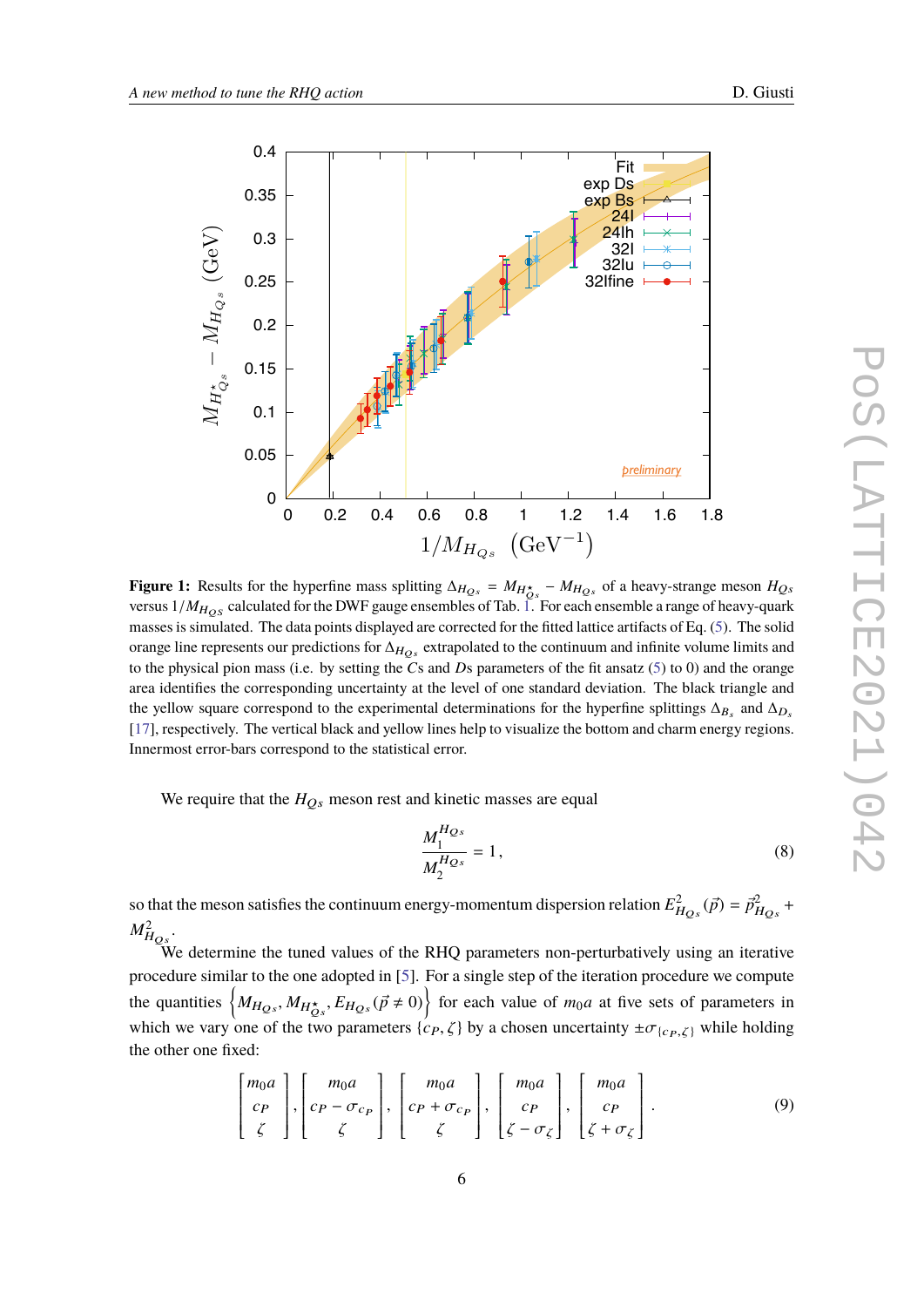At fixed  $m_0a$  value the heavy-strange meson masses in general will have a nonlinear dependence on the RHQ parameters  $c_P$  and  $\zeta$ . However, thanks to the "box" of parameter space defined by the five parameter sets, we are able to test if we are working in a region sufficiently close to the true parameters to assume a linear approximation between the observables and the parameters. If indeed we are in the linear region, we then fit the five data sets for each quantity  $X = \left\{ M_{H_{Qs}}, M_{H_{Qs}^{\star}}, E_{H_{Qs}} (\vec{p} \neq 0) \right\}$ using a simple linear function in  $c_P$  and  $\zeta$ , i.e.

<span id="page-6-0"></span>
$$
X = a_X c_P + b_X \zeta + c_X \tag{10}
$$

Quadratic terms are used to estimate systematic errors.

Finally, the tuned RHQ parameters  $\{c_P, \zeta\}$  for each value of  $m_0a$  are obtained by solving the following system of equations

<span id="page-6-1"></span>
$$
\left[\begin{array}{c}\n\Delta_{H_{Qs}} \\
M_1^{H_{Qs}} \\
M_2^{H_{Qs}}\n\end{array}\right]^{tuned} = J \cdot \left[\begin{array}{c} c_P \\
\zeta\n\end{array}\right]^{RHQ} + A,
$$
\n(11)

where *J* and *A* are a  $2 \times 2$  matrix and a 2-element column vector, respectively, containing combinations of the known linear coefficients and constants  $a_X, b_X$  and  $c_X$  of Eq. [\(10\)](#page-6-0) and f  $M_1^{H_{QS}}$  $_{1}^{HQs}/M_{2}^{HQs}$ 2 n uie<br><sub>1</sub>tuned = 1. In Eq. [\(11\)](#page-6-1)  $\Delta_{H_{QS}}^{tuned}$  is defined as

$$
\Delta_{H_{Qs}}^{tuned} = \frac{A_0}{M_{H_{Qs}}} + \frac{A_1}{M_{H_{Qs}}^2}
$$
\n(12)

with  $A_0$  and  $A_1$  given by the DW fit [\(5\)](#page-4-0) and  $M_{H_{Os}}$  can be parameterized as in Eq. [\(10\)](#page-6-0).

We consider the RHQ parameters  $\{c_P, \zeta\}$  to be tuned when both the values obtained via Eq. [\(11\)](#page-6-1) are within the "box" defined by the five parameter sets in Eq. [\(9\)](#page-5-1). This condition ensures that we are interpolating, rather than extrapolating, to the tuned point. If the result for any of the parameters lies outside the box, we re-center the box around the result of Eq. [\(11\)](#page-6-1) and perform another iteration step. We repeat this procedure until  $\{c_P, \zeta\}$  tuned RHQ parameters lie inside the box for each  $m_0a$ .

In Figs. [2](#page-7-0) and [3](#page-7-1) we show universality plots with our results for the tuned RHQ parameters  $\{c_P, \zeta\}$ as a function of the bare heavy-quark mass  $m<sub>0</sub>a$ . We are able to predict tuned RHQ parameters in a wide range of the heavy-quark mass by fitting our lattice data to the following function inspired by perturbation theory

<span id="page-6-2"></span>
$$
\{c_P, \zeta\} = \frac{C_0 + C_1 m_0 a}{C_2 + C_3 m_0 a} \left[ 1 + G_0 \frac{\alpha_s (1/a)}{\pi} + G_1 \left( \frac{\alpha_s (1/a)}{\pi} \right)^2 \right] \left[ 1 + D a^2 \right] \tag{13}
$$

where  $C_0$ ,  $C_1$ ,  $C_2$ ,  $C_3$ ,  $G_0$ ,  $G_1$ ,  $D$  are free parameters and the terms in square brackets parameterize the dependence of  $\{c_P, \zeta\}$  on the QCD coupling constant. A possible dependence of  $\{c_P, \zeta\}$  on light-quark masses is expected to be weak and is therefore neglected in the present study. Further refinements of the fit function [\(13\)](#page-6-2) are postponed to future work.

In Figs. [2](#page-7-0) and [3](#page-7-1) the fit bands correspond to [\(13\)](#page-6-2) with  ${G_0, G_1, D} = 0$  and the data points are corrected for the  $\alpha_s$  and  $a^2$  dependences. Our non-perturbative predictions for  $\{c_P, \zeta\}$  are in agreement both with previously published results and with lattice perturbation theory estimates [\[5\]](#page-9-2).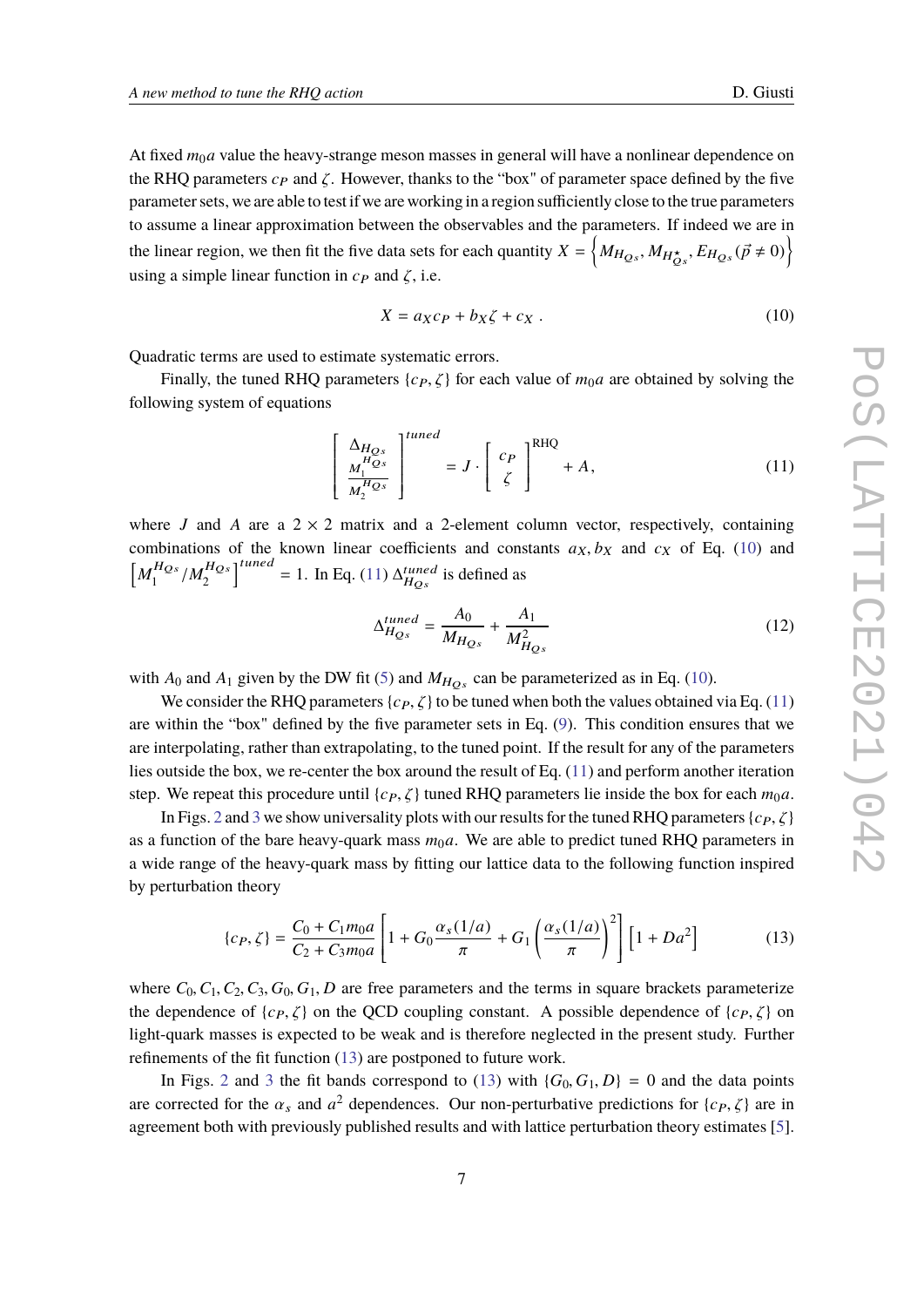<span id="page-7-0"></span>

**Figure 2:** Results for the tuned RHQ parameter  $c_P$  as a function of the bare heavy-quark mass  $m_0a$ . Data points are corrected for the  $\alpha_s$  and  $a^2$  dependences included in the fit function [\(13\)](#page-6-2). The orange band is the one sigma fit result with  ${G_0, G_1, D} = 0$ . Black triangles represent previously published results for nonperturbative determinations of  $c_P$  [\[5\]](#page-9-2), while red circles to the lattice perturbation theory estimates computed in Ref. [\[5\]](#page-9-2). Inner error-bars correspond to statistical errors and outer error-bars to statistical and systematic uncertainties added in quadrature.

<span id="page-7-1"></span>

**Figure 3:** The same of Fig. [2](#page-7-0) for the tuned RHQ parameter ζ.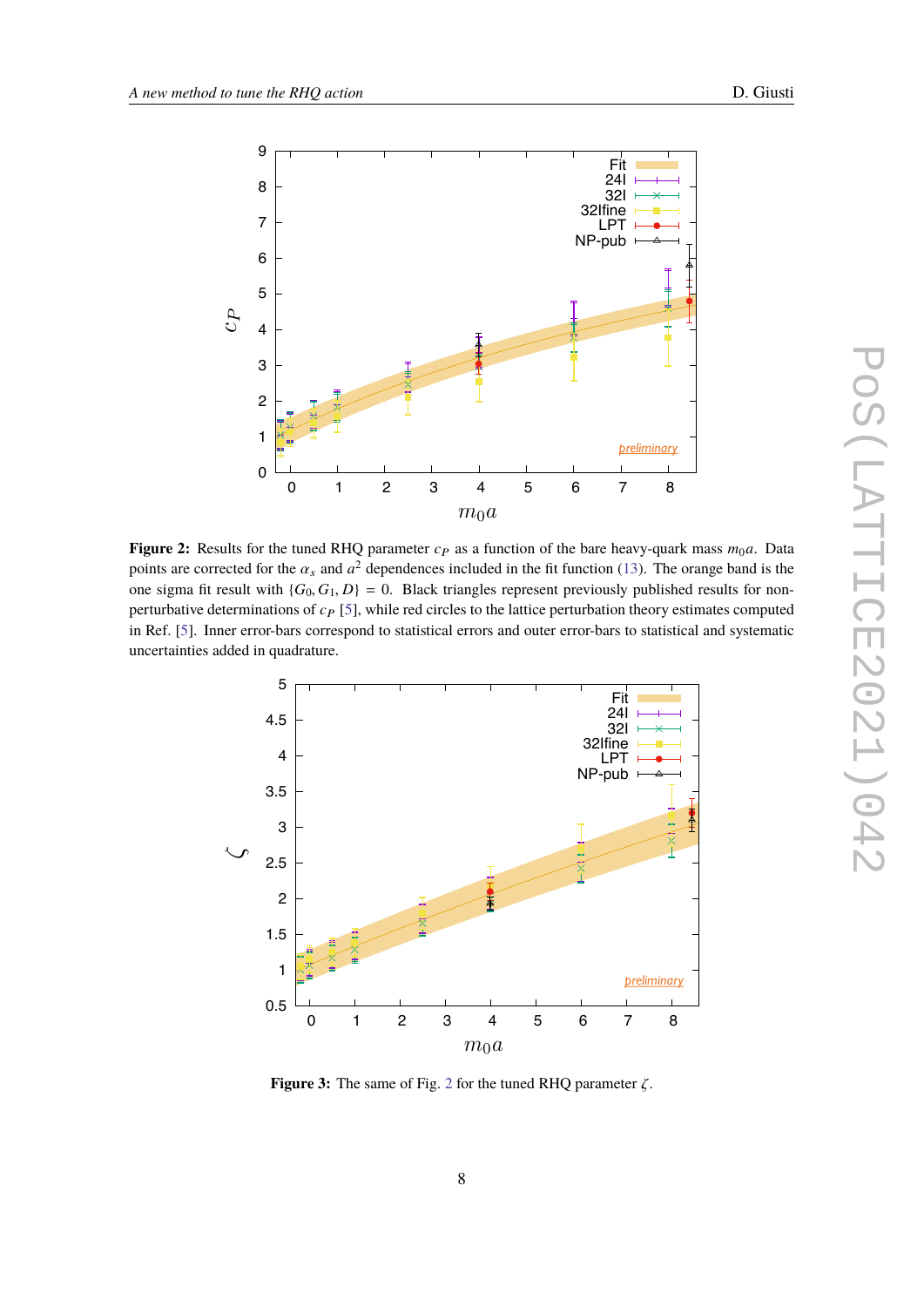Finally, as proposed in Ref. [\[5\]](#page-9-2),  $m_0a$  can be fixed by matching to the experimental values of the spin-averaged heavy-strange meson masses,  $\overline{M}_{H_{Qs}} = \left(M_{H_{Qs}} + 3M_{H_{Qs}^*}\right)/4$ . We compute  $\overline{M}_{H_{Qs}}$  at three sets of parameters in which we vary  $m_0a$  by a chosen uncertainty and the other two parameters  $\{c_P, \zeta\}$  are set at the values interpolated by [\(13\)](#page-6-2). The iterative procedure is repeated as described above.

## **5. Applications to bottom spectroscopy**

Once the RHQ parameters have been tuned, we can use them to predict physical on-shell quantities for heavy-light and heavy-heavy meson states. We compute the desired quantities on the same sets of parameters used for the final iteration of the tuning procedure. We then propagate the statistical errors in the tuned RHQ parameters to these quantities using the jackknife method; this accounts for correlations between the RHQ parameters.

In Figs. [4](#page-9-8) and [5](#page-10-7) we show our preliminary determinations for the hyperfine mass splittings of the  $B_s$  and  $B_c$  systems on a subset of  $O(20)$  gauge configurations for the 24I, 32I and 32Ifine ensembles listed in Tab. [1.](#page-3-0) Results are already extrapolated to the physical light-quark masses (we do not observe a statistically significant dependence of the observables on the light sea-quark masses). Then, a linear extrapolation in  $a^2$  leads to the following continuum limit results

<span id="page-8-1"></span>
$$
M_{B_s^{\star}} - M_{B_s} = 54 (11)_{stat}(3)_{syst}[11] \text{ MeV}
$$
 (14)

$$
M_{B_c^{\star}} - M_{B_c} = 50 (9)_{stat} (2)_{syst} [9] \text{ MeV}, \qquad (15)
$$

where  $()_{syst}$  represents the total systematic uncertainty with the various sources (discretization errors and continuum extrapolation, scale setting error, finite-volume effects, chiral extrapolation and systematic effects in the tuned RHQ parameters) added in quadrature.

Our preliminary lattice result  $(14)$  turns out to be consistent – within our larger uncertainty – with the experimental determination  $\Delta_{R_2}^{exp}$  $\frac{\partial^2 E}{\partial s^2}$  = 49 (2) MeV [\[17\]](#page-10-6). On the other hand an experimental measurements of the hyperfine mass splitting for the  $B<sub>c</sub>$  system is still lacking. Thus, lattice QCD predictions provide new input which could be helpful for both experiments and phenomenological studies. Our determination is in good agreement with the more precise lattice result  $\Delta_{B_s}$  = 54 (3) MeV of Ref. [\[18\]](#page-10-8). The improvement of the statistical uncertainties of [\(14\)](#page-8-1)-[\(15\)](#page-8-1) is in progress.

#### **Acknowledgments**

We thank the RBC and UKQCD Collaborations for providing the gauge-field configurations. We acknowledge PRACE for awarding us access to GCS@LRZ.

### **References**

<span id="page-8-0"></span>[1] A. X. El-Khadra, A. S. Kronfeld and P. B. Mackenzie, Phys. Rev. D **55**, 3933-3957 (1997) [arXiv:hep-lat/9604004 [hep-lat]].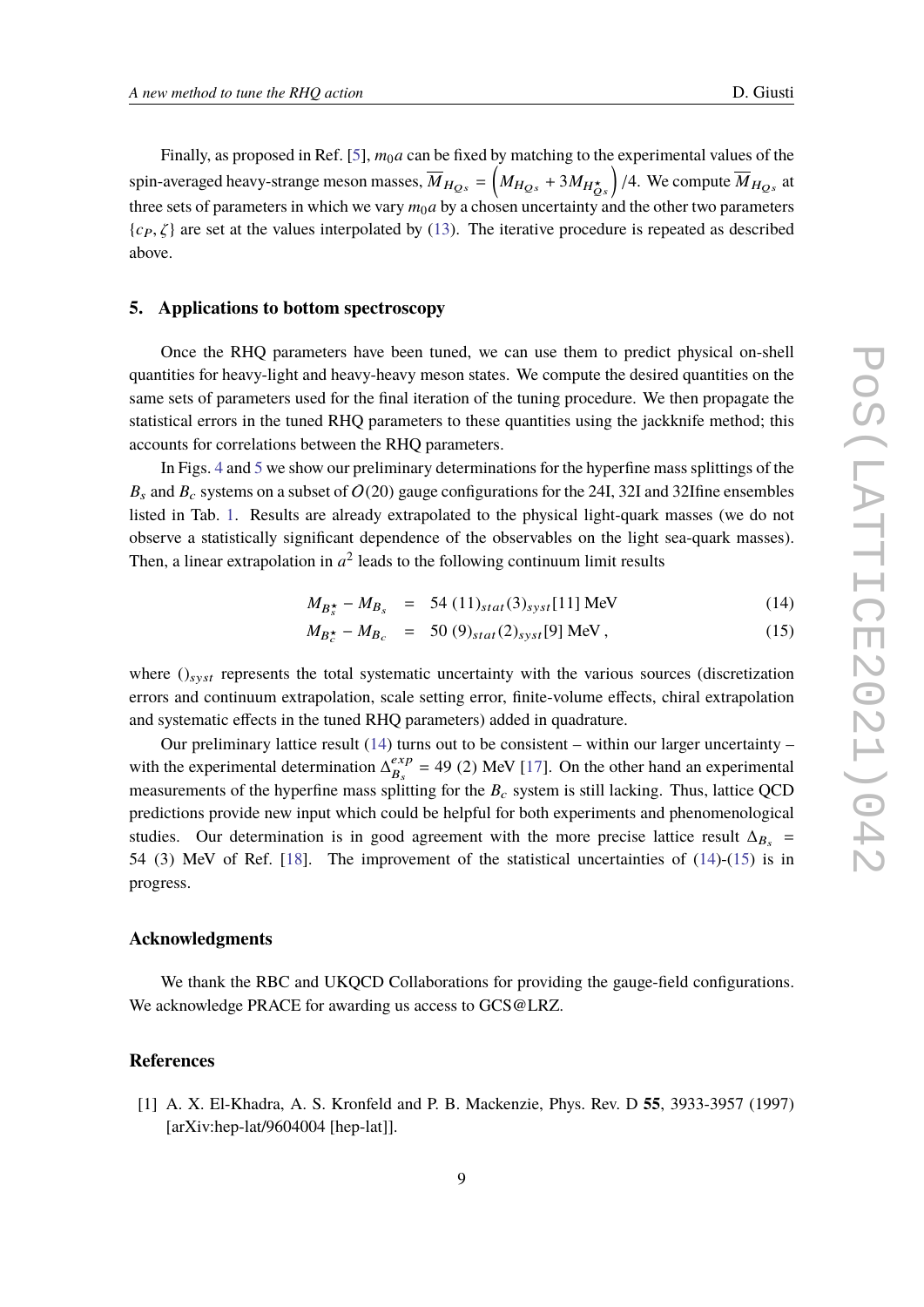<span id="page-9-8"></span>

**Figure 4:** Continuum extrapolation of the hyperfine mass splitting  $M_{B_s^*} - M_{B_s}$ . Data points are already corrected for the chiral extrapolation in the light sea quark. The linear extrapolation in  $a^2$  is indicated by the orange band and leads to the continuum limit result denoted by the red circle. For comparison we show the experimentally-measured value [\[17\]](#page-10-6) as a black triangle.

- [2] S. Aoki, Y. Kuramashi and S. i. Tominaga, Prog. Theor. Phys. **109**, 383-413 (2003) [arXiv:heplat/0107009 [hep-lat]].
- <span id="page-9-0"></span>[3] N. H. Christ, M. Li and H. W. Lin, Phys. Rev. D **76**, 074505 (2007) [arXiv:hep-lat/0608006 [hep-lat]].
- <span id="page-9-1"></span>[4] B. Sheikholeslami and R. Wohlert, Nucl. Phys. B **259**, 572 (1985)
- <span id="page-9-2"></span>[5] Y. Aoki *et al.* [RBC and UKQCD], Phys. Rev. D **86**, 116003 (2012) [arXiv:1206.2554 [heplat]].
- <span id="page-9-3"></span>[6] C. Kane, C. Lehner, S. Meinel and A. Soni, PoS **LATTICE2019**, 134 (2019) [arXiv:1907.00279 [hep-lat]].
- <span id="page-9-4"></span>[7] C. Kane, D. Giusti, C. Lehner, S. Meinel and A. Soni, [arXiv:2110.13196 [hep-lat]].
- <span id="page-9-5"></span>[8] C. Allton *et al.* [RBC-UKQCD], Phys. Rev. D **78**, 114509 (2008) [arXiv:0804.0473 [hep-lat]].
- <span id="page-9-7"></span>[9] Y. Aoki *et al.* [RBC and UKQCD], Phys. Rev. D **83**, 074508 (2011) [arXiv:1011.0892 [hep $lat$ ].
- <span id="page-9-6"></span>[10] T. Blum *et al.* [RBC and UKQCD], Phys. Rev. D **93**, no.7, 074505 (2016) [arXiv:1411.7017 [hep-lat]].